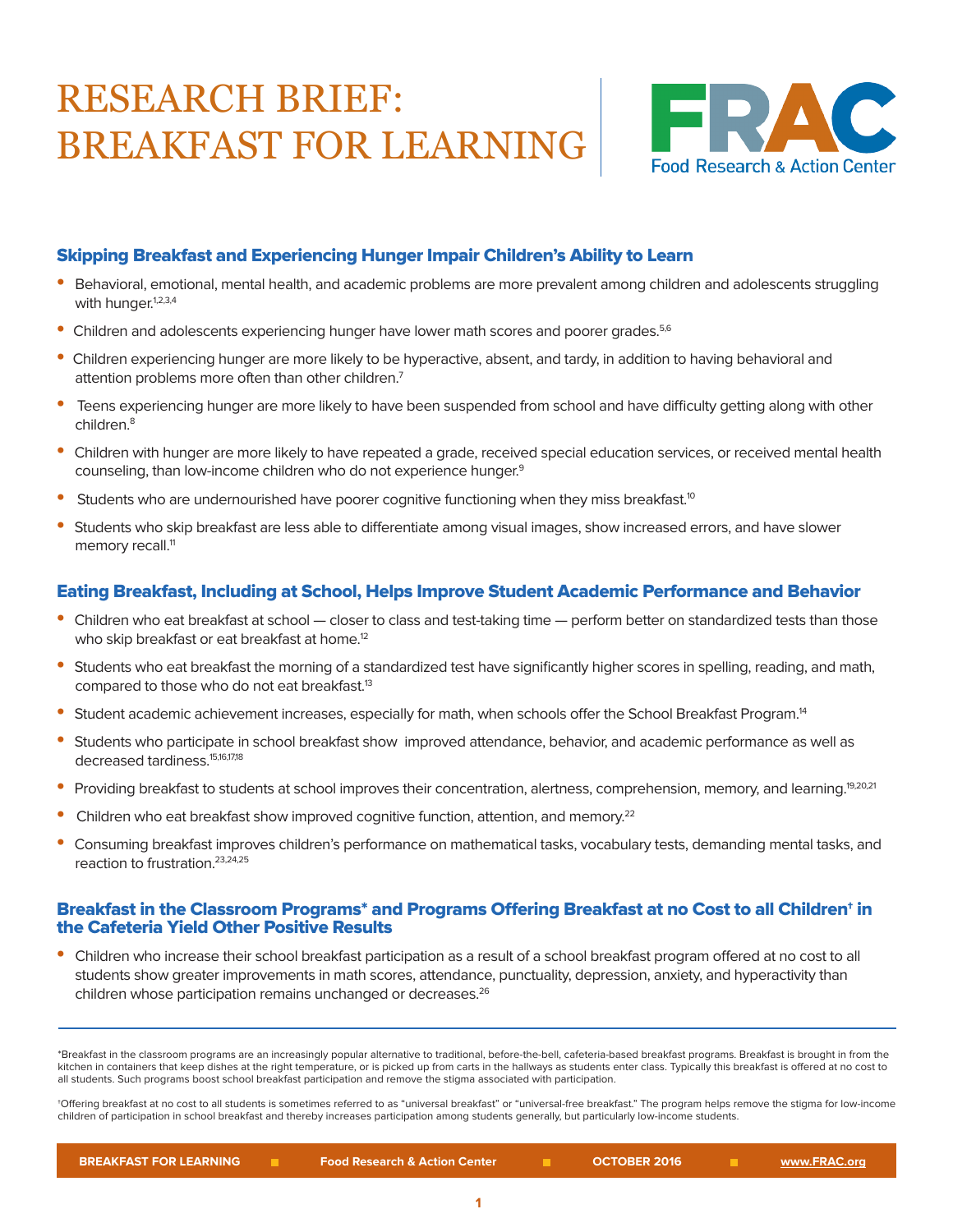- Providing students with breakfast in the classroom setting is associated with lower tardy rates, fewer disciplinary office referrals, and improved attendance rates.<sup>27,28</sup>
- Student math and reading achievement test scores improve when breakfast is moved out of the cafeteria and into the classroom.29
- Schools that offer breakfast at no cost to all students have higher breakfast participation, especially when breakfast is served in the classroom.<sup>30,31,32,33,34,35</sup>
- Breakfast in the classroom is associated with more students eating breakfast as well as better overall dietary quality.<sup>36</sup>
- Students attending schools that offer breakfast at no cost to all students are more likely to consume a nutritionally substantive breakfast and to consume significantly more calcium, magnesium, phosphorus, fruit, and dairy products at breakfast, when compared to students from schools with a traditional means-tested school breakfast program.<sup>37</sup>
- Schools that offer breakfast in the classroom programs at no cost to all students experience an increased sense of community and reduced stigma associated with eating breakfast at school.<sup>38,39,40</sup>

#### Beliefs About Breakfast Can Influence Participation in School Breakfast

- Adolescent girls often skip breakfast because they believe it might contribute to weight gain.<sup>41,42</sup>
- Adolescents who skip breakfast are significantly more likely to have fasted to lose weight.<sup>43</sup>
- Children report that they believe eating breakfast increases their energy and ability to pay attention in school.<sup>44</sup>

#### School Breakfast Decreases the Risk of Food Insecurity

- School breakfast offered at no cost to all studentsmay eliminate disparities between food-secure and food-insecure children in terms of eating breakfast at all.<sup>45</sup>
- Students with improved nutrient intake as a result of a program that offers school breakfast at no cost to all students report decreases in symptoms of hunger.<sup>46</sup>
- Access to school breakfast decreases the risk of marginal food insecurity and breakfast skipping, especially for low-income children.47,48,49
- Rates of food insecurity among children are higher in the summer a time when many do not have access to the good nutrition provided by the school meal programs available during the academic year.<sup>50,51</sup>

#### School Breakfast Can Improve Children's Dietary Intake and Protect Against Obesity and Other Negative Health Outcomes‡

- School breakfast participants are more likely to consume diets that are adequate or exceed standards for important vitamins and minerals (e.g., vitamin C, vitamin A, calcium, phosphorous).<sup>52,53,54</sup>
- Children and adolescents who skip breakfast tend to have poorer nutrient intakes than those who eat breakfast. Eating breakfast regularly has been linked with greater intake of fiber, calcium, iron, vitamin C, and other vitamins and minerals, and lower intake of fat, cholesterol, and sodium.<sup>55,56,57</sup>
- School breakfast participation is associated with a lower body mass index (BMI, an indicator of excess body fat), lower probability of being overweight, and lower probability of obesity.<sup>58,59,60,61</sup>
- Children and adolescents who eat breakfast have more favorable weight-related outcomes (e.g., lower BMI, lower waist circumference, lesser likelihood of being chronically obese, decreased risk of obesity) in the short term and long term than those who skip breakfast.<sup>62,63,64,65,66,67,68,69,70,71</sup>
- School breakfast, including breakfast offered at no cost to all students, has been linked with fewer visits to the school nurse, particularly in the morning.72

This brief was originally prepared in September 2011 and updated in the spring of 2014 by FRAC's Madeleine Levin, MPH, Senior Policy Analyst. This brief was updated again in<br>October 2016 by FRAC's Heather Hartline-Grafton,

<sup>‡</sup>For more information, read FRAC's Breakfast for Health brief available at www.frac.org.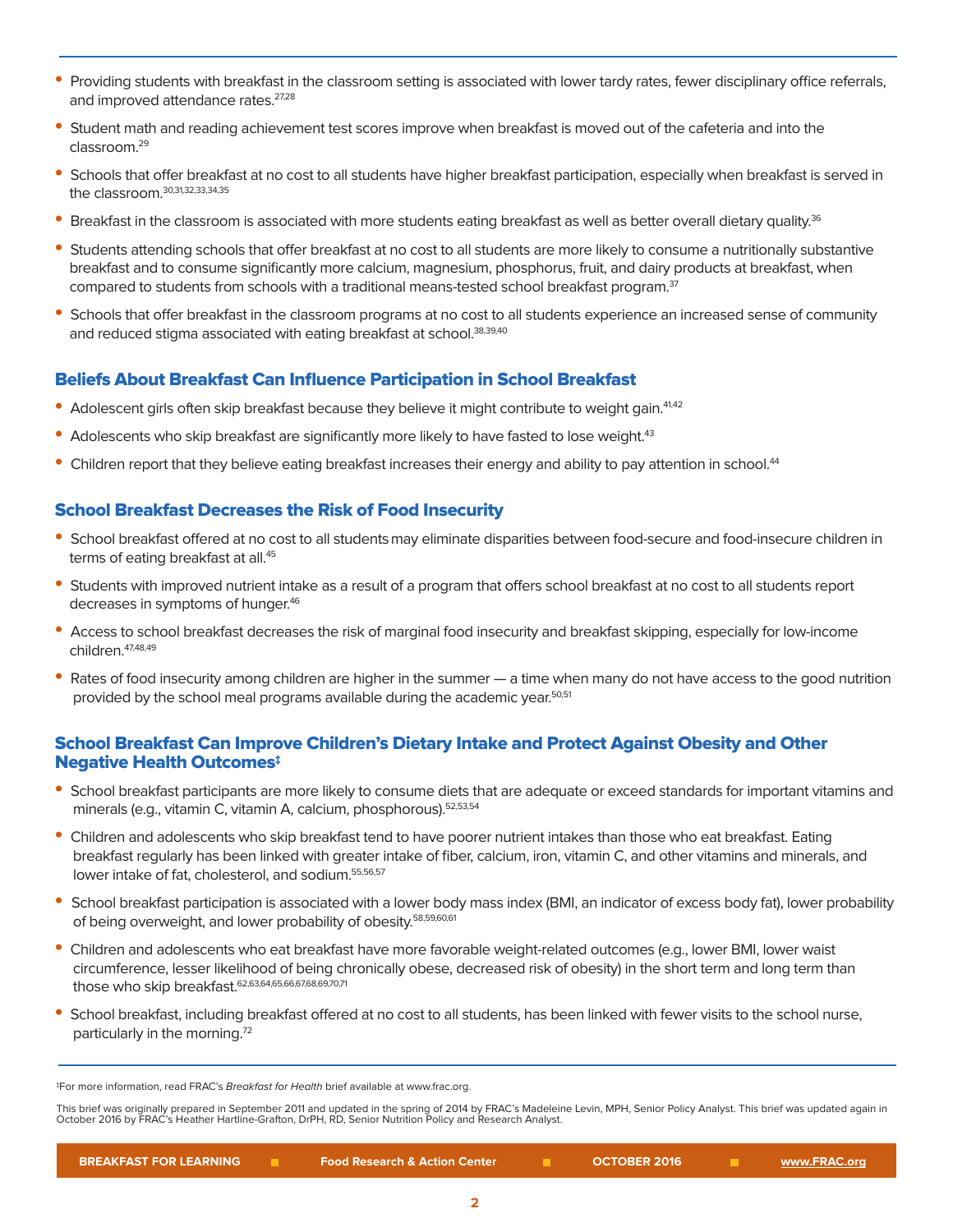#### Endnotes

- Kleinman, R. E., Murphy, J. M., Little, M., Pagano, M., Wehler, C. A., Regal, K., & Jellinek, M. S. (1998). Hunger in Children in the United States: Potential Behavioral and Emotional Correlates. Pediatrics, 101(1), E3.
- <sup>2</sup> Kimbro, R. T., & Denney, J. T. (2015). Transitions into food insecurity associated with behavioral problems and worse overall health among children. *Health Affairs*, 34(11), 1949-1955.
- <sup>3</sup> Poole-Di Salvo, E., Silver, E. J., & Stein, R. E. (2016). Household food insecurity and mental health problems among adolescents: what do parents report? Academic Pediatrics, 16(1), 90-96.
- 4 Shanafelt, A., Hearst, M. O., Wang, Q., & Nanney, M. S. (2016). Food insecurity and rural adolescent personal health, home, and academic environments. Journal of School Health, 86(6), 472-480.
- 5 Alaimo, K., Olson, C. M., & Frongillo, E. A., Jr. (2001). Food Insufficiency and American School-Aged Children's Cognitive, Academic and Psychosocial Development. Pediatrics, 108(1), 44-53.
- 6 Shanafelt, A., Hearst, M. O., Wang, Q., & Nanney, M. S. (2016). Food insecurity and rural adolescent personal health, home, and academic environments. Journal of School Health, 86(6), 472-480.
- 7 Murphy, J. M., Wehler, C. A., Pagano, M. E., Little, M., Kleinman, R. F., & Jellinek, M. S. (1998). Relationship Between Hunger and Psychosocial Functioning in Low-Income American Children. Journal of the American Academy of Child & Adolescent Psychiatry, 37, 163-170.
- <sup>8</sup> Alaimo, K., Olson, C. M., & Frongillo, E. A., Jr. (2001). Food Insufficiency and American School-Aged Children's Cognitive, Academic and Psychosocial Development. *Pediatrics*, 108(1), 44-53.
- <sup>9</sup> Kleinman, R. E., Murphy, J. M., Little, M., Pagano, M., Wehler, C. A., Regal, K., & Jellinek, M. S. (1998). Hunger in Children in the United States: Potential Behavioral and Emotional Correlates.<br>*Pediatrics,* 101(1),E
- 10 Taras, H. (2005) Nutrition and Student Performance at School. Journal of School Health, 75(6), 199-213.
- <sup>11</sup> Pollitt, E., Cueto, S., & Jacoby, E. R. (1998). Fasting and Cognition in Well- and Undernourished Schoolchildren: A Review of Three Experimental Studies. American Journal of Clinical Nutrition, 67(4),779S-784S.
- <sup>12</sup> Vaisman, N., Voet, H., Akivis, A., & Vakil, E. (1996) Effects of Breakfast Timing on the Cognitive Functions of Elementary School Students. Archives of Pediatric and Adolescent Medicine, 150, 1089-1092.
- <sup>13</sup> Ptomey, L. T., Steger, F. L., Schubert, M. M., Lee, J., Willis, E. A., Sullivan, D. K., Szabo-Reed, A. N., Washburn, R. A., & Donnelly, J. E. (2016). Breakfast intake and composition is associated with superior academic achievement in elementary schoolchildren. Journal of the American College of Nutrition, 35(4), 326-333.
- <sup>14</sup> Frisvold, D. E. (2015). Nutrition and cognitive achievement: an evaluation of the School Breakfast Program. Journal of Public Economics, 124, 91-104.
- <sup>15</sup> Murphy, J. M. (2007). Breakfast and Learning: An Updated Review. Journal of Current Nutrition and Food Science, 3(1), 3-36.
- <sup>16</sup> Basch, C. E. (2011). Breakfast and the Achievement Gap Among Urban Minority Youth. *Journal of School Health*, 81 (10), 635-640.
- ™ Murphy, J. M., Pagano, M., Nachmani, J., Sperling, P., Kane, S., & Kleinman, R. (1998). The Relationship of School Breakfast to Psychosocial and Academic Functioning: Cross-sectional and<br>Iongitudinal observations in an
- <sup>18</sup> Powell, C. A., Walker, S. P., Chang, S. M., & Grantham-McGregor, S. M. (1998). Nutrition and education: a randomized trial of the effects of breakfast in rural primary school children. American Journal of Clinical Nutrition, 68, 873-9.
- <sup>19</sup> Grantham-McGregor, S., Chang, S., & Walker, S. (1998). Evaluation of School Feeding Programs: Some Jamaican Examples. American Journal of Clinical Nutrition, 67(4) 785S-789S.
- <sup>20</sup> Brown, J. L., Beardslee, W. H., & Prothrow-Stith, D. (2008). Impact of School Breakfast on Children's Health and Learning. Sodexo Foundation
- <sup>21</sup> Morris, C. T., Courtney, A., Bryant, C. A., & McDermott, R. J. (2010). Grab 'N' Go Breakfast at School: Observation from a Pilot Program. Journal of Nutrition Education and Behavior, 42(3), 208-209.
- <sup>22</sup> Wesnes, K. A., Pincock, C., Richardson, D., Helm, G., & Hails, S. (2003). Breakfast reduces declines in attention and memory over the morning in schoolchildren. Appetite, 41(3), 329-31.
- <sup>23</sup> Bellisle, F. (2004). Effects of diet on behaviour and cognition in children. British Journal of Nutrition, 92 (Supplement 2), S227-S232.
- <sup>24</sup> Pivik, R. T., Tennal, K. B., Chapman, S. D., & Gu, Y. (2012). Eating breakfast enhances the efficiency of neural networks engaged during mental arithmetic in school-aged children. Physiology & Behavior, 106, 548-555.
- <sup>25</sup> Pollitt, E., Cueto, S., Jacoby, E. R. (1998). Fasting and Cognition in Well- and Undernourished Schoolchildren: A Review of Three Experimental Studies. *American Journal of Clinical*<br>Mutrition, 67(4), 779S-784S.
- 26 Murphy, J. M., Pagano, M., Nachmani, J., Sperling, P., Kane, S., & Kleinman, R. (1998). The Relationship of School Breakfast to Psychosocial and Academic Functioning: Cross-sectional and longitudinal observations in an inner-city sample. Archives of Pediatric and Adolescent Medicine, 152, 899-907.
- <sup>27</sup> Murphy, J. M., Drake, J. E., & Weineke, K. M. (2005). Academics & Breakfast Connection Pilot: Final Report on New York's Classroom Breakfast Project. Nutrition Consortium of New York State. Albany, New York.
- <sup>28</sup> Anzman-Frasca, S., Djang, H. C., Halmo, M. M., Dolan, P. R., & Economos, C. D. (2015). Estimating impacts of a breakfast in the classroom program on school outcomes. *JAMA Pediatrics*,<br>169(1), 71-77.
- <sup>29</sup> Imberman, S. A., & Kugler, A. D. (2014). The Effect of Providing Breakfast in Class on Student Performance. Journal of Policy Analysis and Management, 33(3), 669-699.
- 3º McLaughlin, J. E., Bernstein, L. S., Crepinsek, M., K., Daft, L. M., & Murphy, J. M. (2002). *Evaluation of the School Breakfast Program Pilot Project: Findings from the First Year of*<br>I*mplementation.* U.S. Department
- 31 Murphy, J. M., Pagano, M., & Bishop, S. J. (2001). Impact of a Universally Free, In-Classroom School Breakfast Program on Achievement; Results from the Abell Foundation's Baltimore Breakfast Challenge Program. Massachusetts General Hospital, Boston, MA.
- 32 Crepinsek, M. K., Singh, A., Bernstein, L. S., & McLaughlin, J. E. (2006). Dietary Effects of Universal-Free School Breakfast: Finding from the Evaluation of the School Breakfast Program Pilot Project. Journal American Dietetic Association, 106(11), 1796-1803.
- 33 Nanny, M. S., Olaleye, T. M., Wang, Q., Motyka, E., & Klund-Schubert, J. (2011). A pilot study to expand the school breakfast program in one middle school. TBM, 1, 436-442
- 34 Corcoran, S. P., Elbel, B., & Schwartz, A. E. (2016). The effect of breakfast in the classroom on obesity and academic performance: evidence from New York City. Journal of Policy Analysis and Management, 35(3), 509-532.
- <sup>35</sup> Anzman-Frasca, S., Djang, H. C., Halmo, M. M., Dolan, P. R., & Economos, C. D. (2015). Estimating impacts of a breakfast in the classroom program on school outcomes. JAMA Pediatrics, 169(1), 71-77.
- <sup>36</sup> Ritchie, L. D., Rosen, N. J., Fenton, K., Au, L. E., Goldstein, L. H., & Shimada, T. (2015). School breakfast policy is associated with dietary intake of fourth- and fifth-grade students. Journal of the Academy of Nutrition and Dietetics, 116(3), 449-457.
- 37 Crepinsek, M. K., Singh, A., Bernstein, L. S., & McLaughlin, J. E. (2006). Dietary Effects of Universal-Free School Breakfast: Finding from the Evaluation of the School Breakfast Program Pilot Project. Journal American Dietetic Association, 106(11), 1796-1803.
- 38 Morris, C. T., Courtney, A., Bryant, C. A., & McDermott, R. J. (2010). Grab 'N' Go Breakfast at School: Observation from a Pilot Program. Journal of Nutrition Education and Behavior, 42(3), 208-209.